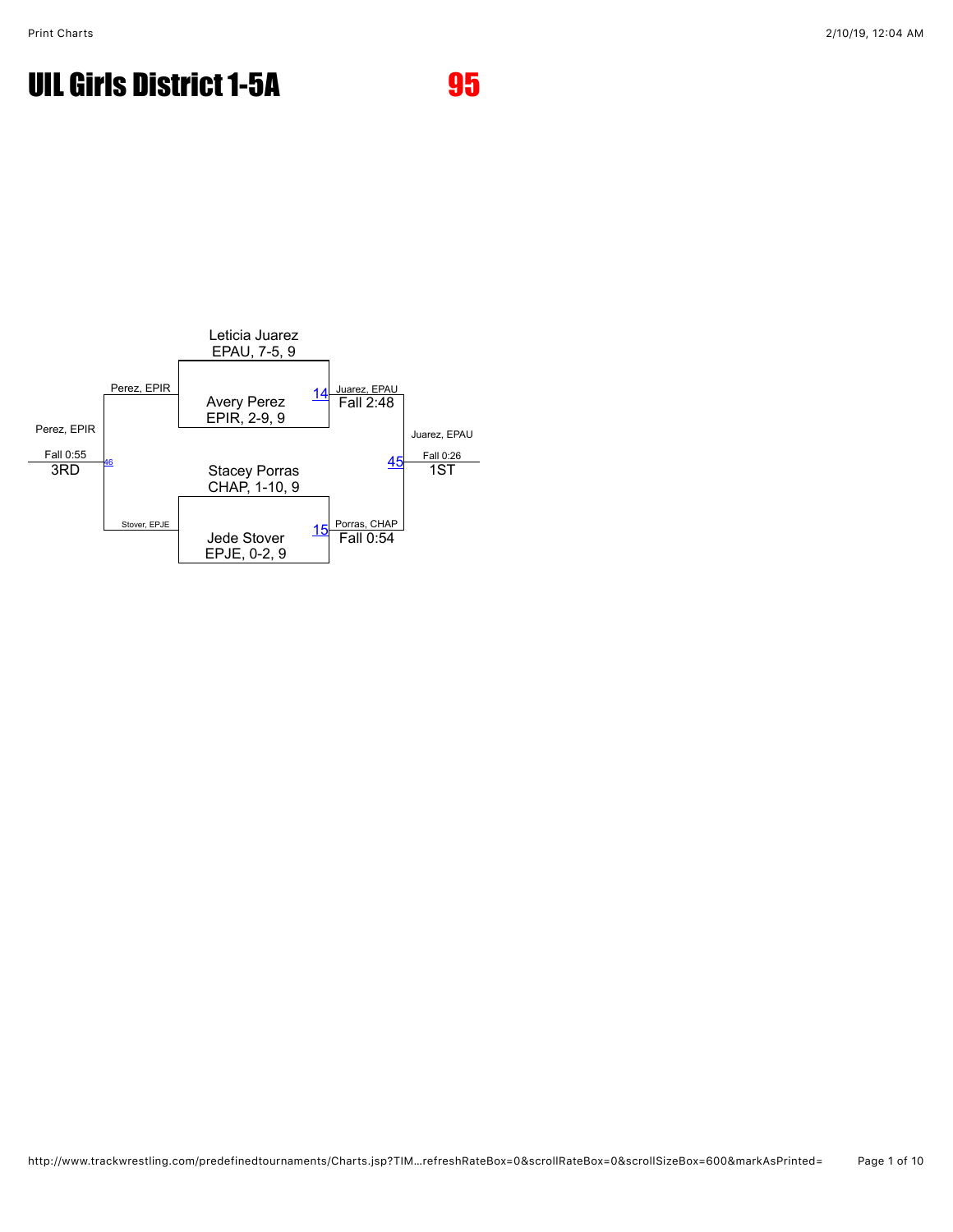# UIL Girls District 1-5A 102 lbs

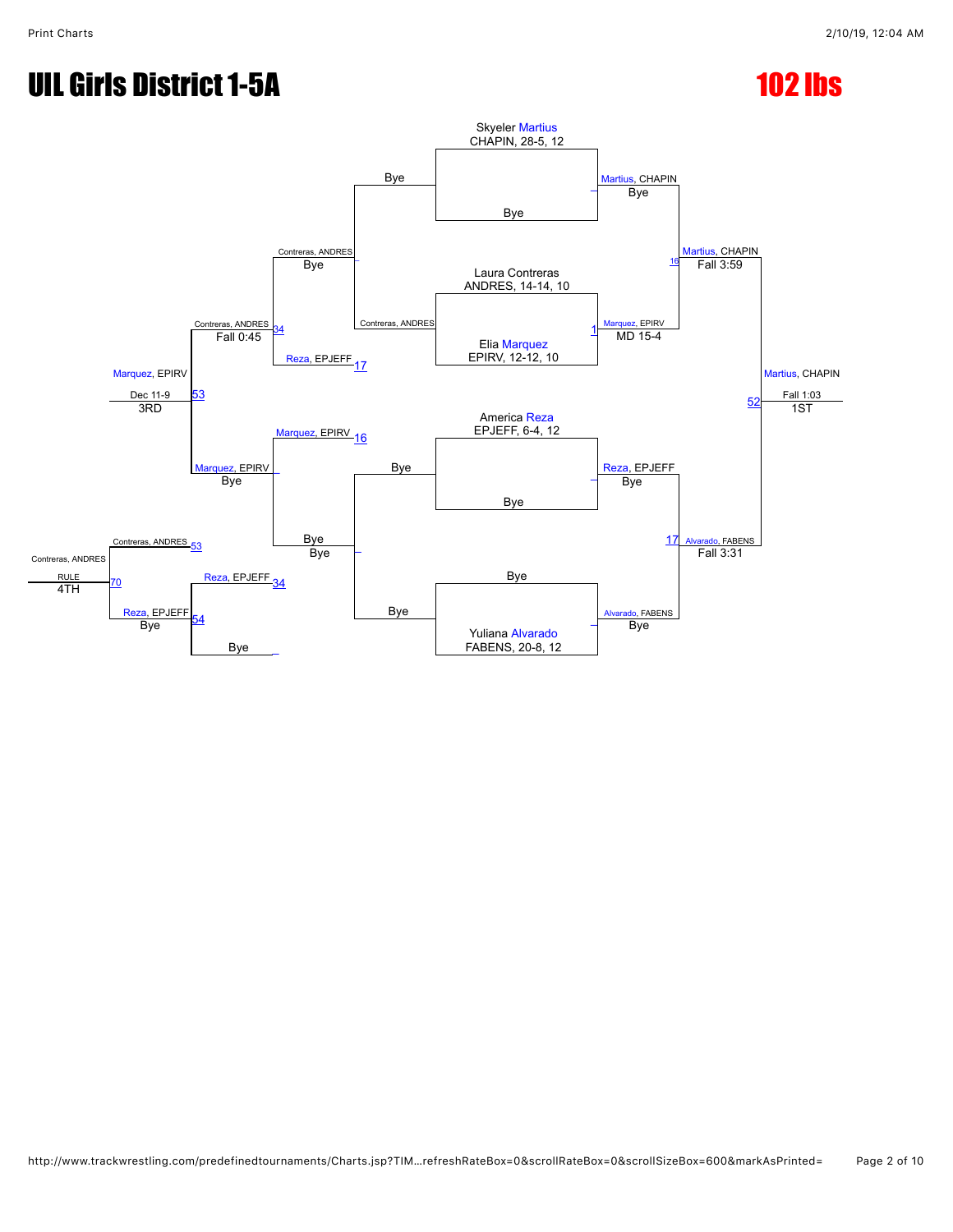## UIL Girls District 1-5A 110 lbs

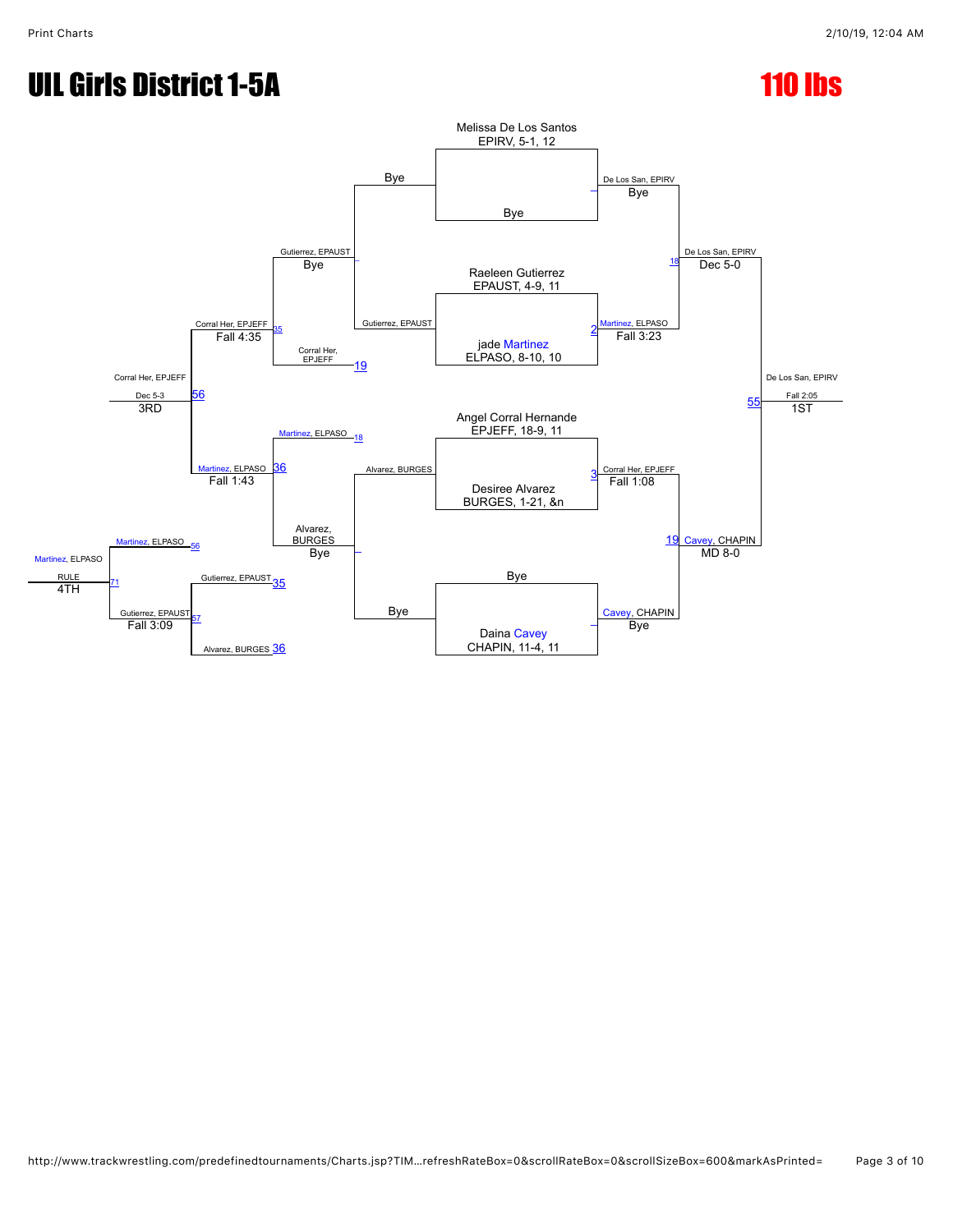## UIL Girls District 1-5A 119 lbs

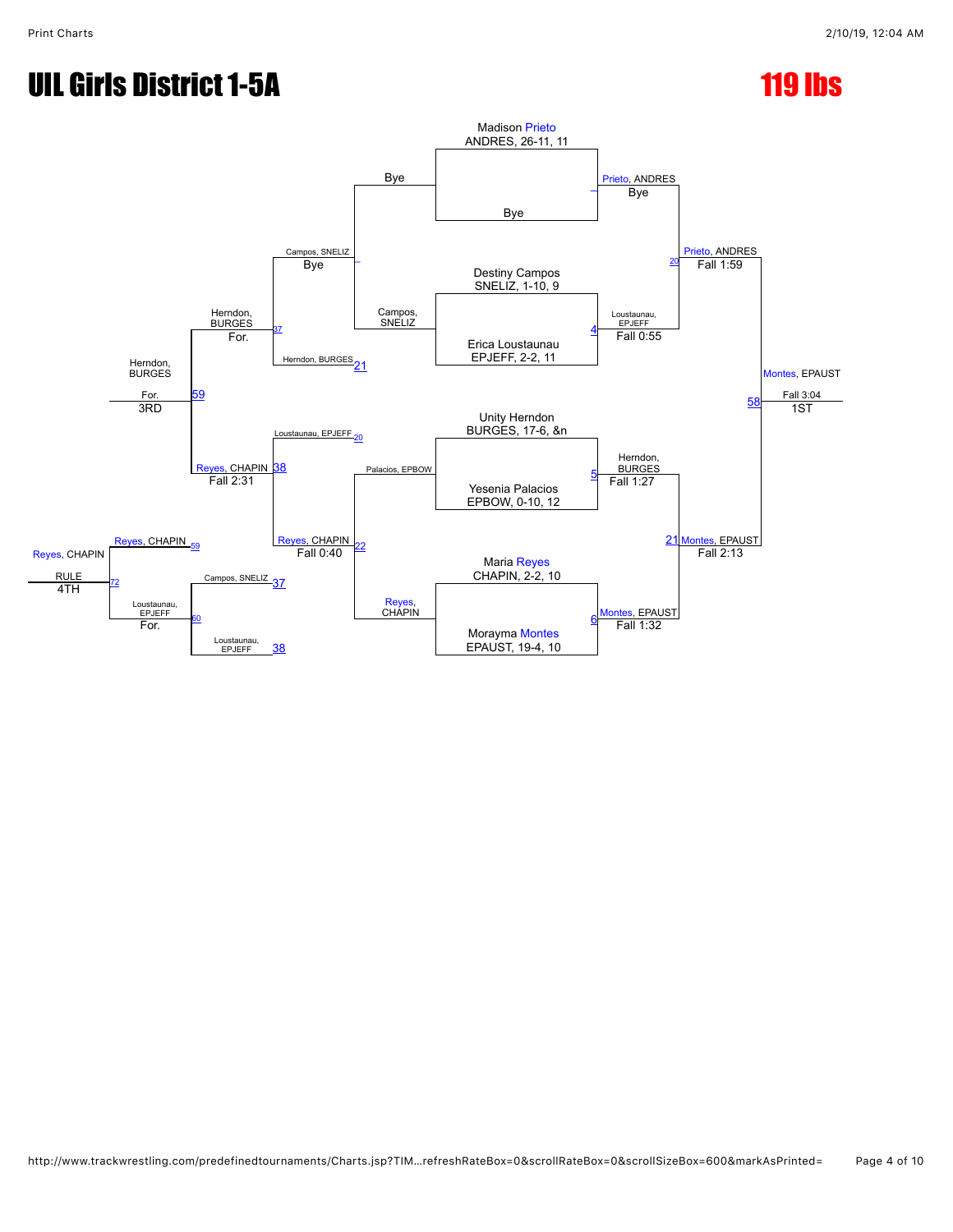## UIL Girls District 1-5A 128 lbs

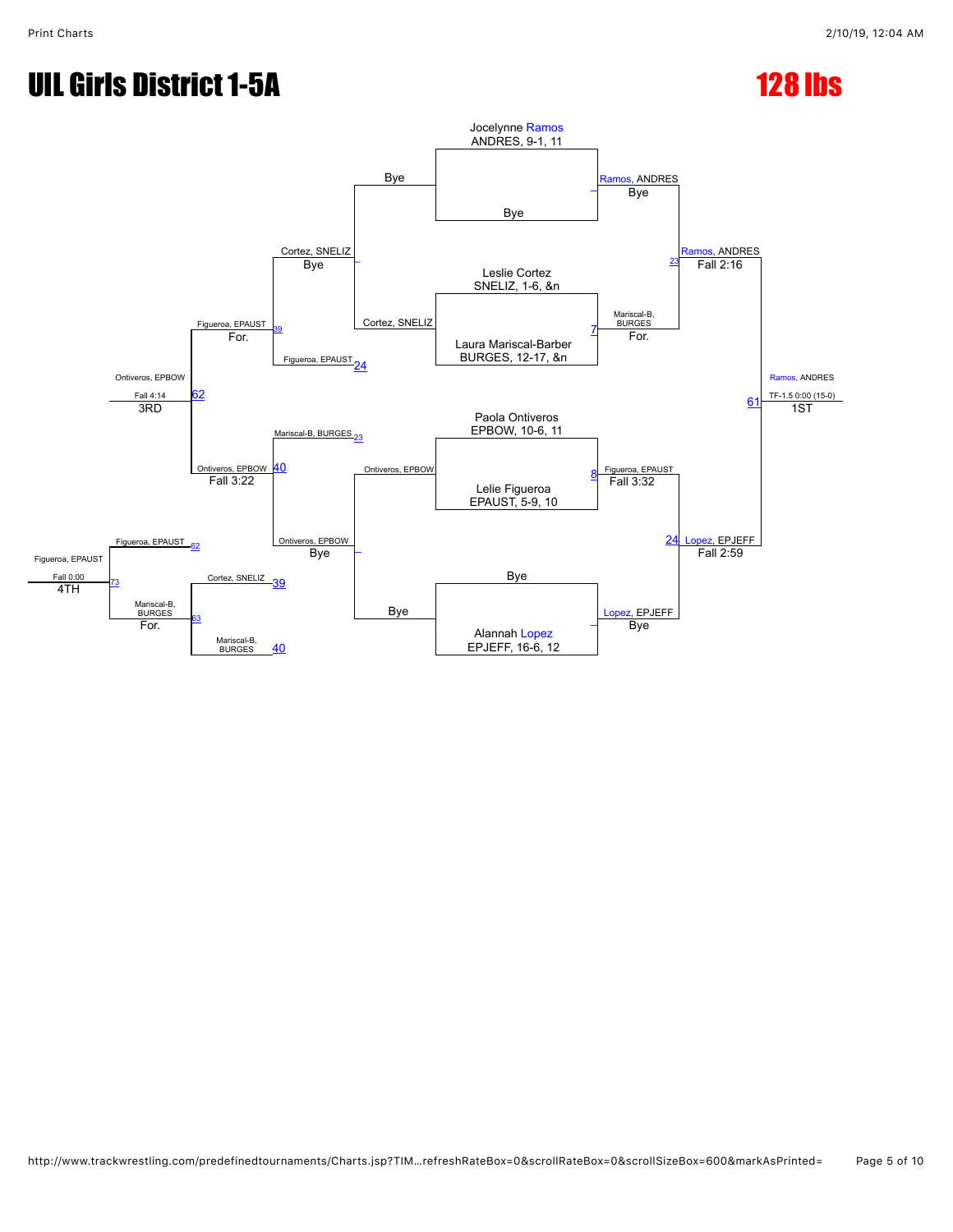# UIL Girls District 1-5A 138 lbs

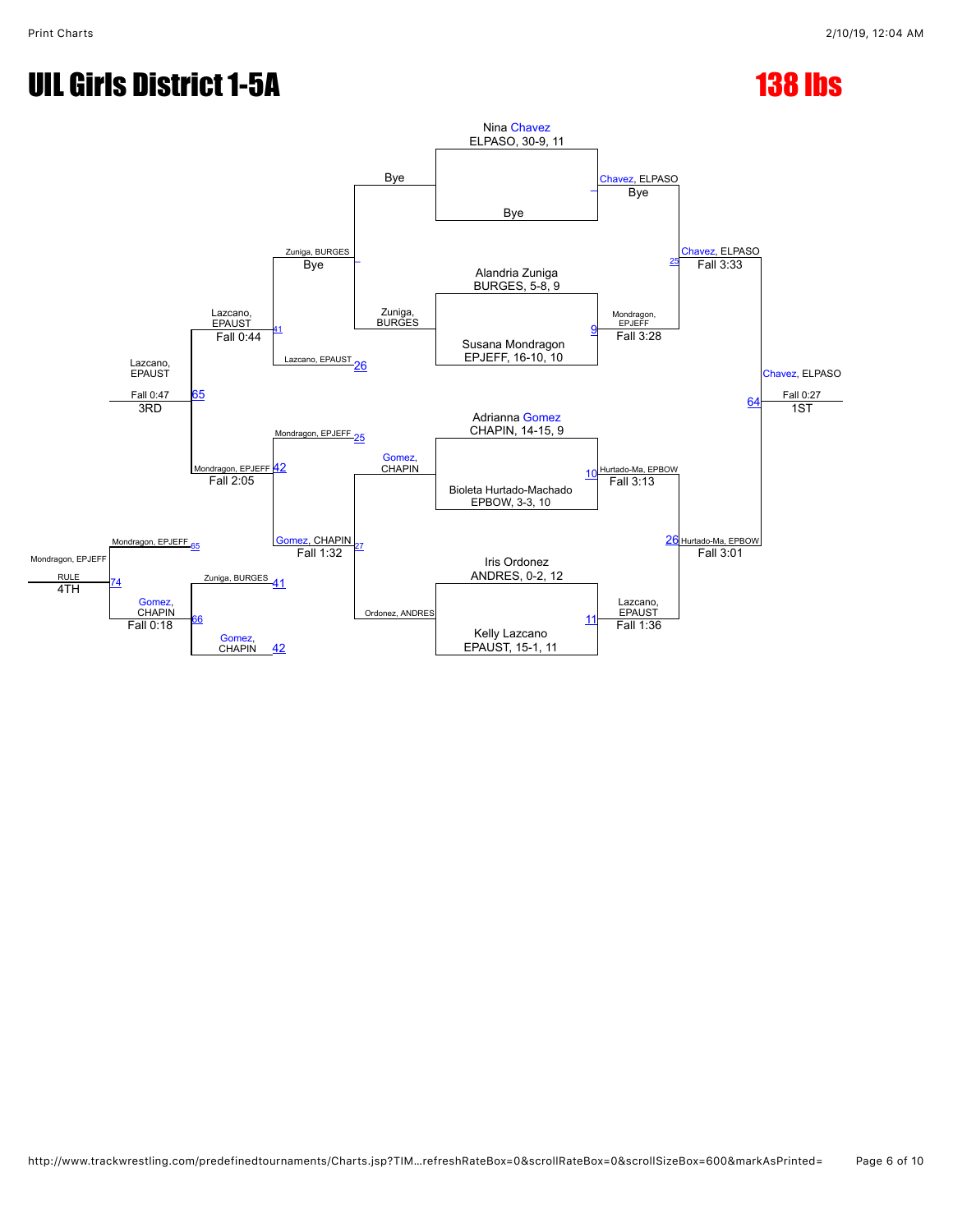# UIL Girls District 1-5A 148 lbs

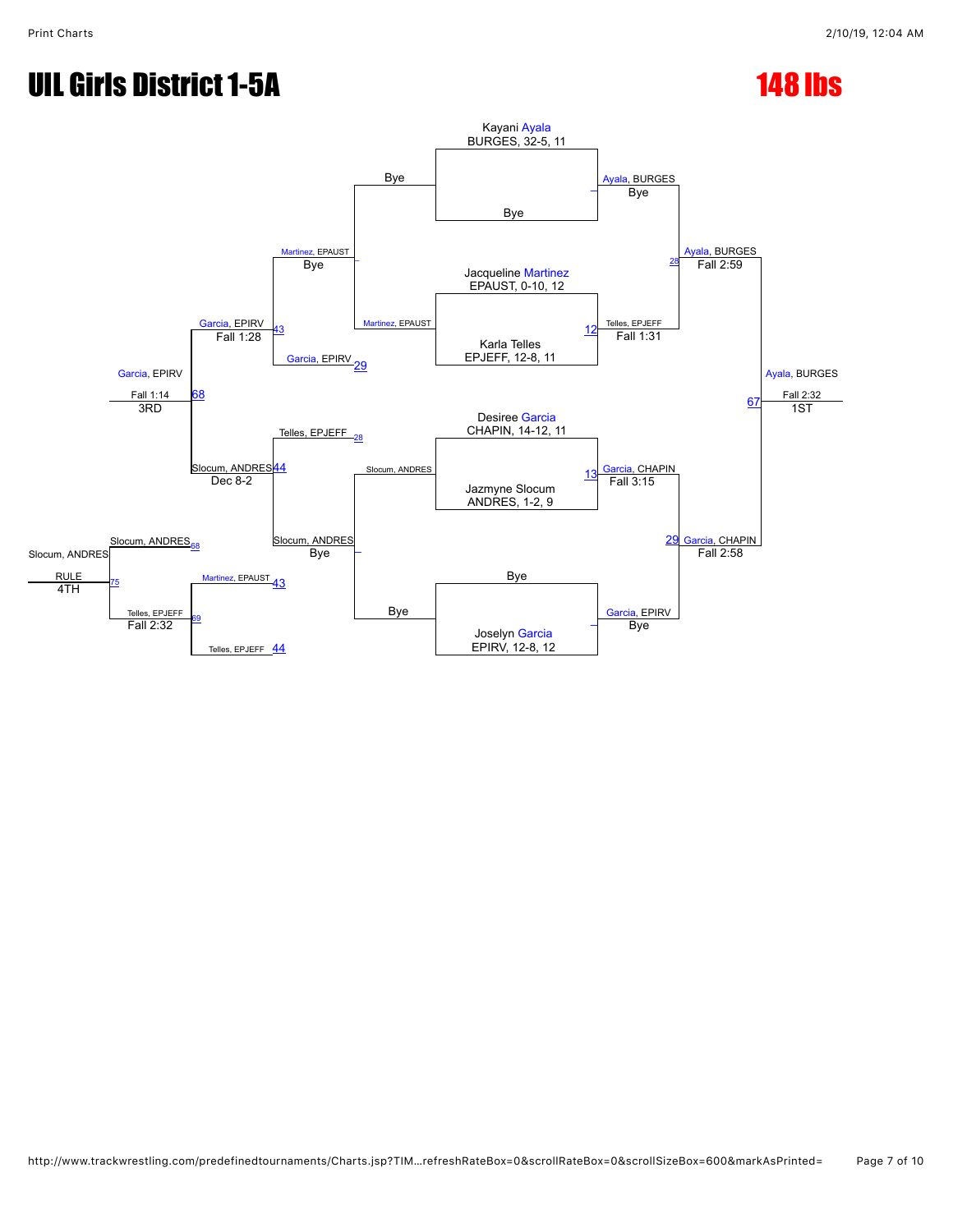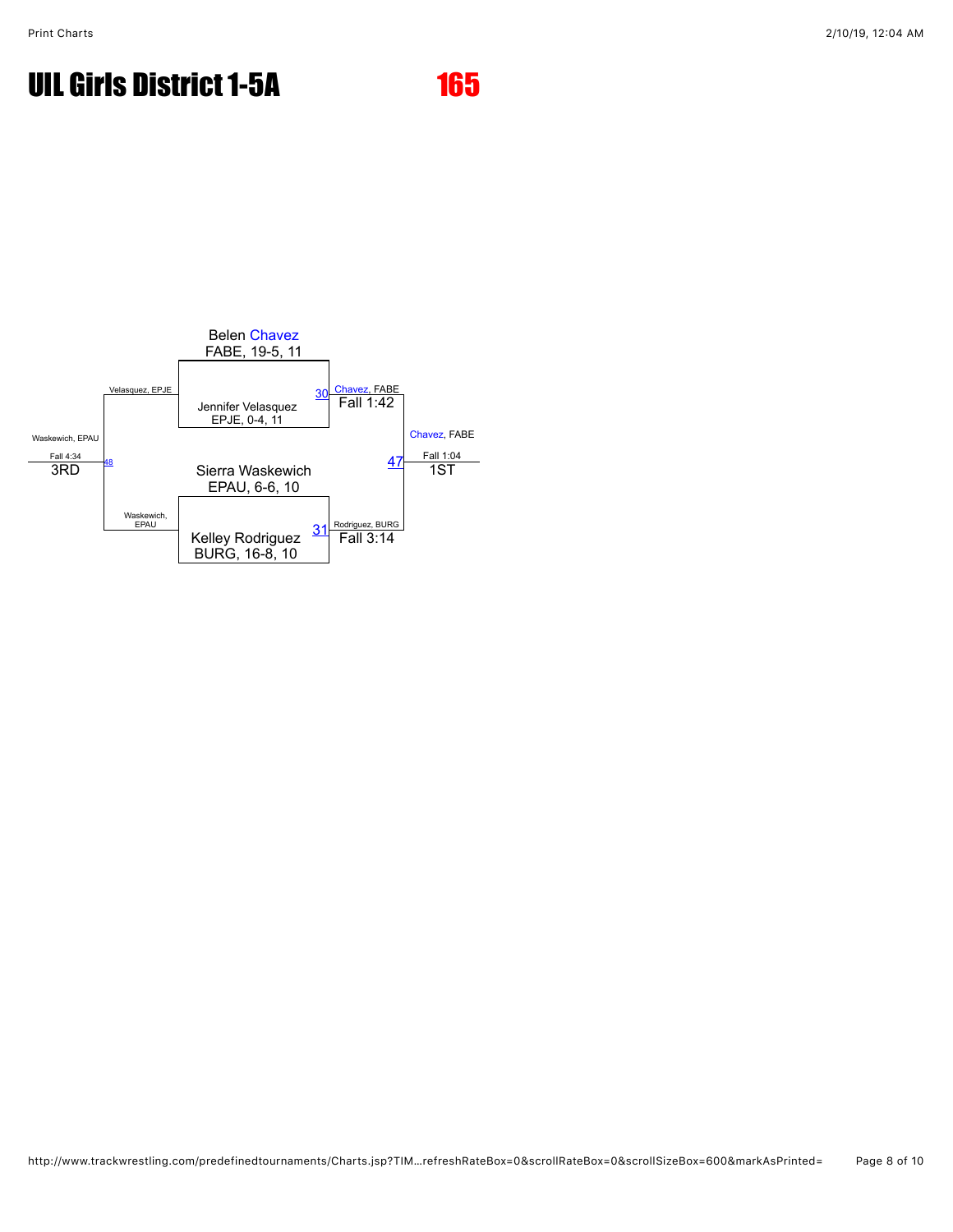